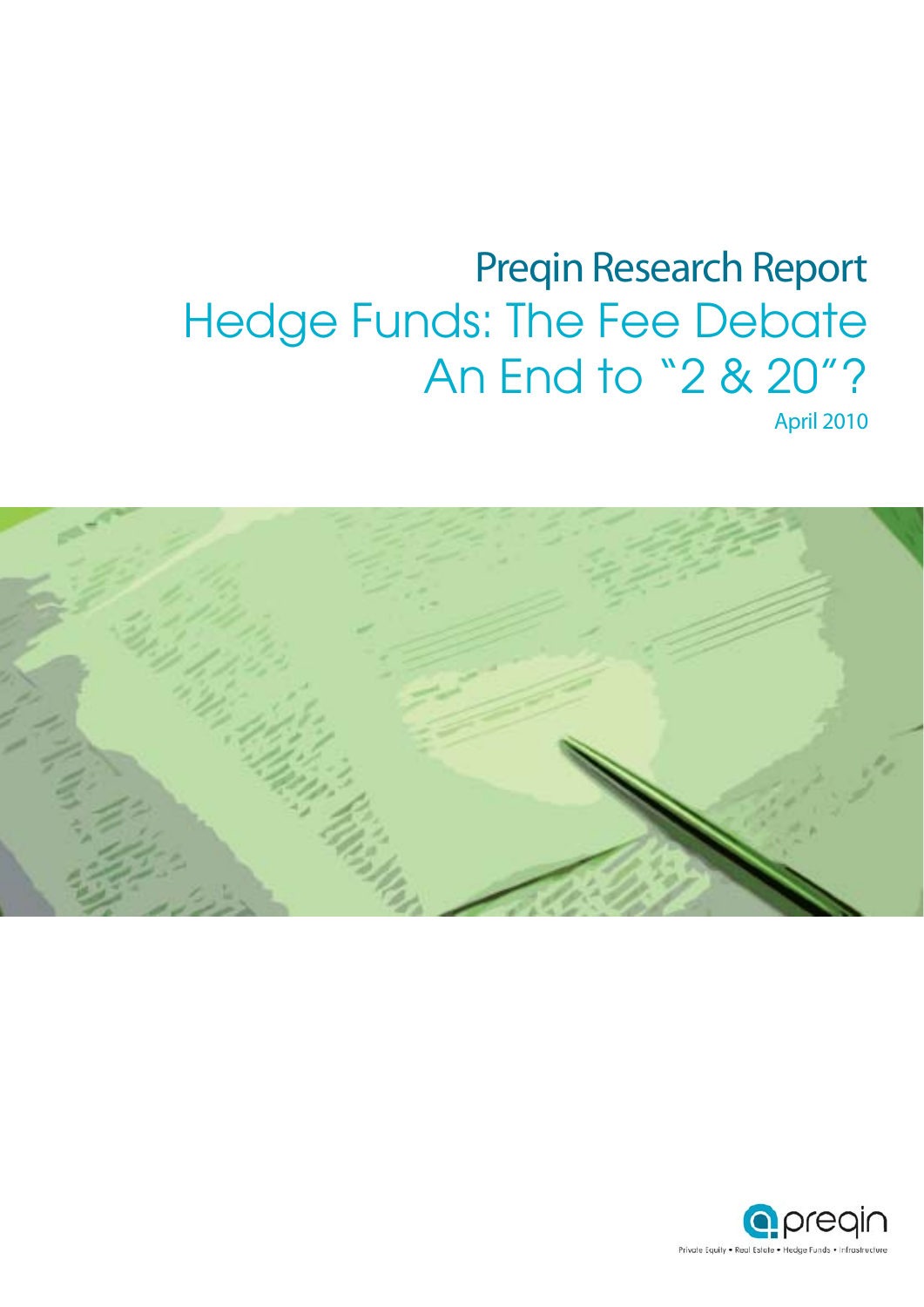April 2010

2009 was a turbulent year for the hedge fund industry. The beginning of the year was the most testing time for the asset class as it witnessed the collapse of many funds following the financial crisis that took hold of the markets in 2008. However, in the latter part of 2009, the market started its recovery and the proposals for increased regulation and transparency in the industry, coupled with fund managers' willingness to be more flexible in order to attract investors, helped improve investor confidence.

Preqin carried out a survey of hedge fund managers and fund of hedge funds managers in Q2 2009 and again at the end of Q4 2009. The aim of the initial survey was to assess how the market crisis had resulted in a shift of power from managers to investors and how this in turn affected the terms and conditions of hedge funds and funds of hedge funds. Preqin's survey in December 2009 examined both single hedge fund managers and fund of hedge funds managers across a wide range of strategies and regions. The survey covered data on 900 hedge funds.

Management fees for single manager funds are, on average, considerably lower than the perceived industry standard of 2%. The mean management fee is 1.65%, with the median at 1.5%. This suggests that an increasing number of funds are charging below the standard 2% management fee. Many managers have lowered their management fees in order to attract investors following the market crisis. The mean management fee for funds of hedge funds is 1.44% and the mean performance fee is 11.54%.

The market crisis changed the fundraising environment, and as a result, the traditional "2&20" fee structure has become less common. Today just 38% of single manager hedge funds charge "2 & 20". Hedge fund managers are becoming more flexible with their fee structures by either charging lower management or performance fees or reducing both in an attempt to attract investors and retain a competitive advantage.

#### **Fees**

From Fig. 2 we can see that across the sample of funds in the Q2 versus Q4 2009 surveys there was a significant decrease in the proportion of single manager funds charging a management fee of 2% and an increase in the proportion charging 1.5-1.99%. The distribution of hedge fund management fees is shifting towards the lower end of the scale. The highest management fee charged by any survey respondent was 4% and the lowest was 0%.

#### Fig. 1:

| Key Statistics: Mean and Median Management Fees |        |               |             |                |  |
|-------------------------------------------------|--------|---------------|-------------|----------------|--|
|                                                 | HF     |               | <b>FOHF</b> |                |  |
|                                                 | Mean   | <b>Median</b> | Mean        | Median         |  |
| <b>Management Fee</b>                           | 1.65%  | 1.50%         | 1.44%       | 1.50%          |  |
| Performance Fee                                 | 18.89% | 20.00%        | 11.54%      | 10.00%         |  |
|                                                 |        |               |             | Source: Pregin |  |

Fig. 2:



Funds of funds typically charge a management fee of 1-1.99%. At the beginning of last year, funds of hedge funds were going through what was arguably the worst period in their history. Investor dissatisfaction was at an all-time high following the poor performance of many such vehicles (compared to direct investments) and the gating of assets, which was occurring as a result of liquidity restrictions in underlying funds. However, there was a recovery in the sector towards the end of the year and there was an improvement in the performance of many funds of hedge funds.

As a result, some funds that were launched towards the end of last year were coming to market with management fees that were higher than funds launched in the midst of the market crisis. The average management fee for funds of hedge funds is 1.44%.

In Q2 and Q4 2009, it is clear that performance fees showed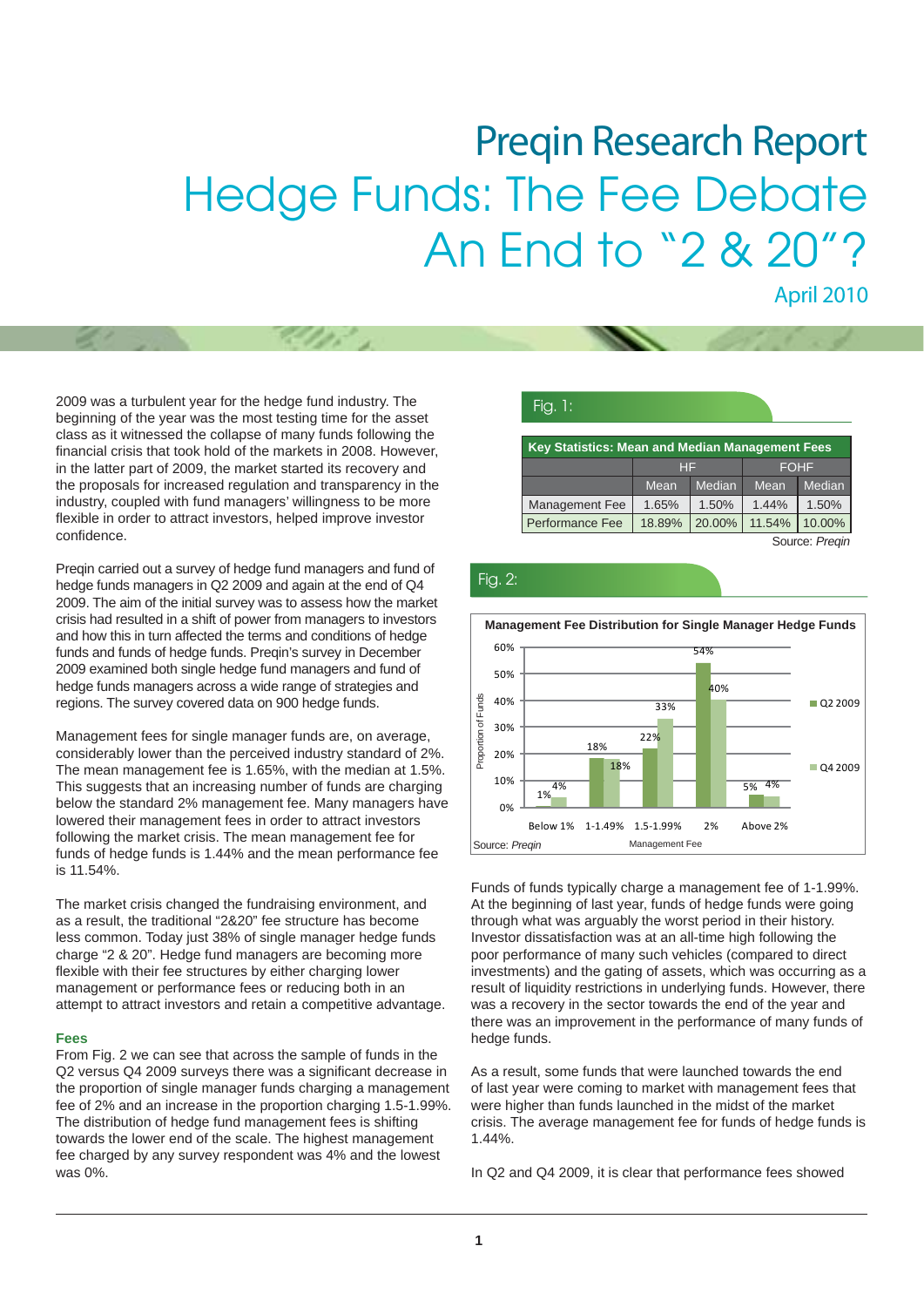#### Fig. 3:



less variation than management fees. The mean performance fee charged by single manager hedge funds as of Q4 2009 was 18.89% compared to 18.88% in Q2 2009. This indicates that investors are still prepared to reward good performance despite the market turbulence, and there has been much less pressure for managers to reduce performance incentives. The predominant pressure from investors has been towards a reduction in management fees. Investors believe that such fees should cover "operational, back office and other overhead costs" and should not be used as a profit incentive like performance fees.

#### Fig. 5:



#### Fig. 4:



There are greater differences in the mean performance fee charged by fund of hedge funds than single manager funds, but the shifts have not been significant. The average performance fee for a fund of funds is 11.58%. Due to the poor performance of hedge funds during the financial crisis, many investors redeemed investments from funds of hedge funds in favour of direct investment, and movement back into funds of hedge funds has been relatively slow in comparison to single manager hedge funds. The performance fees of funds of funds are under more scrutiny from investors with some investors debating whether this type of investment adds value to a portfolio.

### Fig. 6:

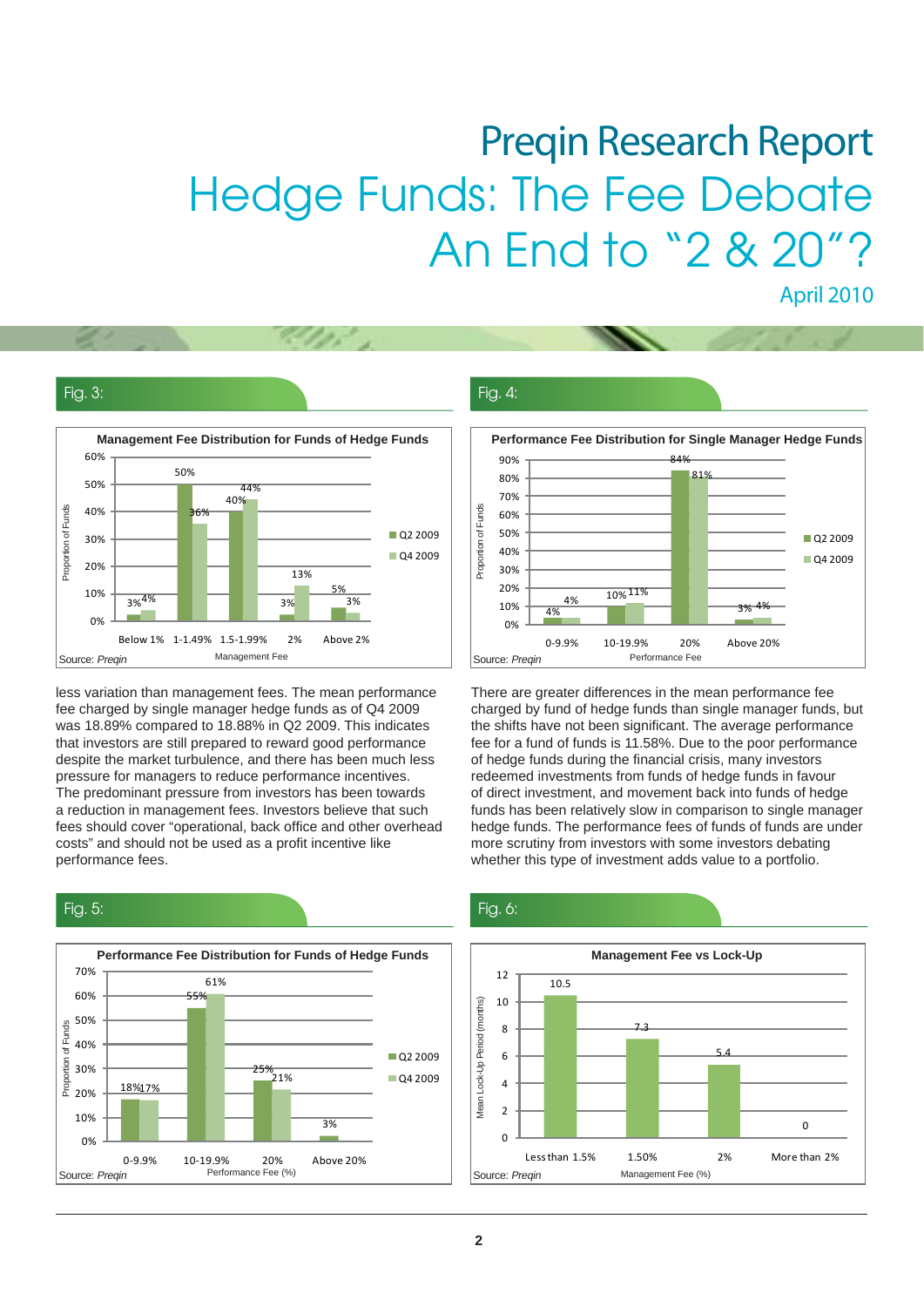#### Fig. 7:



However, as with single manager funds, if performance objectives are met, investors are satisfied to award managers performance fees.

Some investors have called for the implementation of 'clawback' procedures in relation to performance fees because of poor performances. This would enable the investor to clawback performance fees charged by the manager in previous years if performance was not sustained. However, many investors feel that performance fees are justified if performance benchmarks are met and as a result "clawbacks" have not become common in the hedge fund industry. Only a limited number of managers have chosen to reduce their performance fees and many of these managers have negotiated other terms alongside this reduction, such as being able to lock investor capital up for longer periods of time.

#### **Manager and investor alignment of interests**

An important topic over the past twelve months has been the notion of a greater alignment of interests between managers and the investors in their funds. As discussed, there has been pressure from institutional investors to reduce management fees, as many investors feel that the current fee structure is not justified. Many managers have answered these calls by launching new funds with lower fees than the "2 & 20" standard or by launching new share classes of existing funds with lower management or performance fees. However, in return, managers have added terms that favour their fund's structures and can protect against the mass redemption requests which led to many problems at the end of 2008. As a result, many new

#### Fig. 8:



funds, new share classes or individual negotiations on reduced fees have been coupled with an increased initial lock-up on the fund. This trend is clear in Fig. 6: the funds that charge lower management fees lock up investor capital for longer periods than funds that charge higher management fees. This trend is also evident in performance fees (Fig. 7). Although there has been a power shift in favour of investors over the past two years, investors are also being flexible in the terms they are willing to compromise on with fund managers.

#### **Performance**

As part of our survey we collected data for each fund on cumulative 12- and 24-month performance (as of November 30th 2009). We used this data to analyze fund returns through the market crisis and compared this to performance fees.

Fig. 8 shows that there was a strong correlation between performance fees and the returns of single manager hedge funds over the period shown. It can be seen that single manager hedge funds that charged a higher performance fee. produced higher returns for their investors. Conversely the funds that charged the lowest performance fees generated the lowest returns for their investors. It is likely that many of these funds were forced to cut performance incentives following poor performance during the downturn in the markets. Although investors in funds charging a performance fee of 0-9.9% will save money on manager performance incentives, they will in turn have to compromise on the returns their hedge funds are generating for them.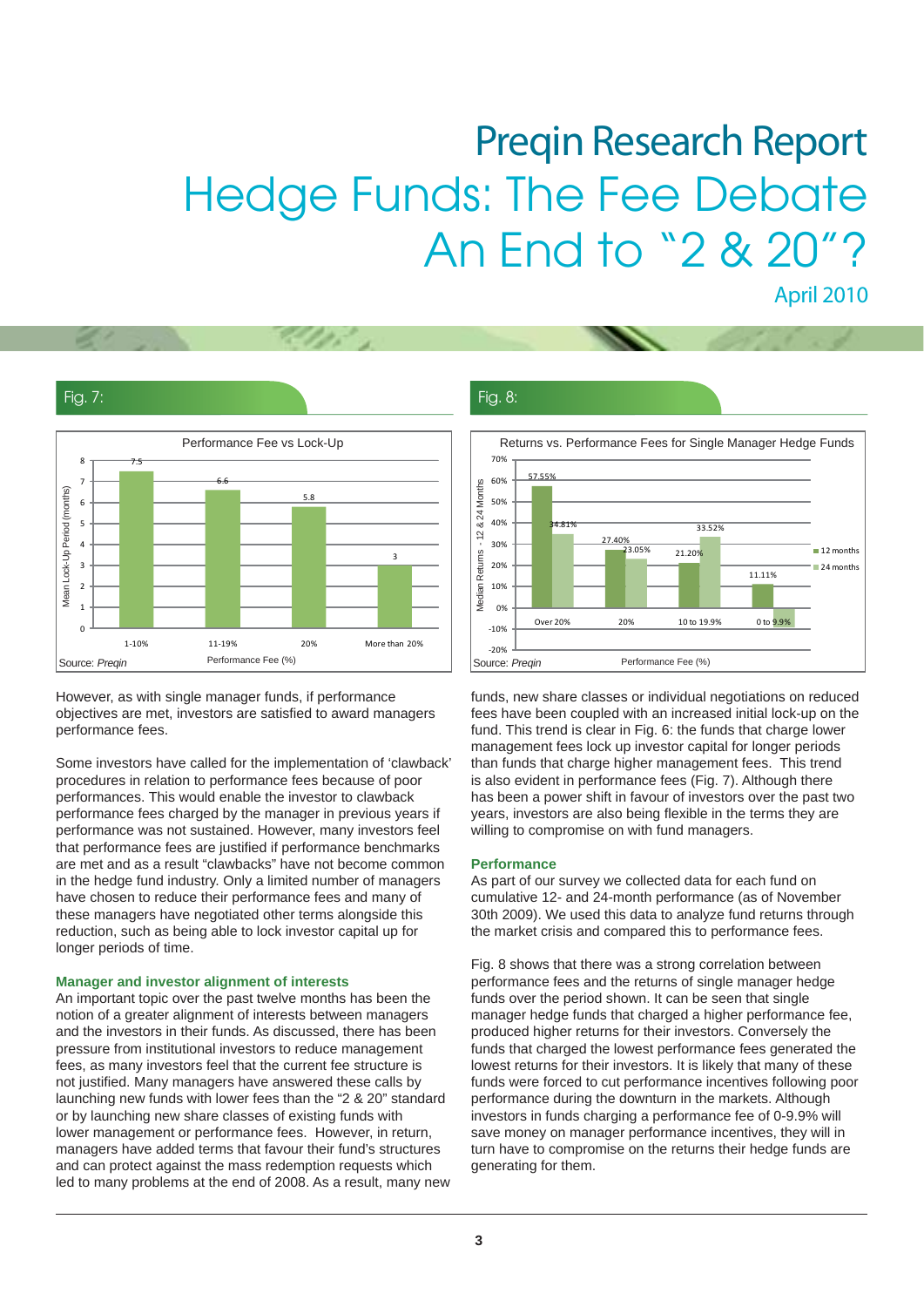#### Fig. 9:



Similarly, there is a clear correlation between the returns generated and the performance fees charged by fund of hedge funds managers. In general, the greater the performance fee, the higher the returns of a fund. For 24-month returns, only the funds of funds charging performance fees of 20% generated positive returns for their investors. These funds were able to keep their performance fees at a high level as they proved they could continue to generate positive returns to their investors even through the downturn.

#### **Differences in Fees by Fund Age and Location**

It is not just existing funds that are changing their fee structures and terms. New funds coming to the market are moving away from the standard "2 & 20" structure in order to gain the attention of the institutional market. In order to avoid a replication of the liquidity crunch caused by mass redemptions at the height of the financial crisis, managers are seeking larger and "stickier" investments in their funds: institutional investors can be an ideal source of this capital.

It can be seen from Fig. 10 that when analyzing the difference in management fees based on location, North American managers charged the highest management fees at 1.72% and Asian managers charge the lowest management fees at 1.51%.

Following the financial crisis, many investors have become more conservative when making hedge fund investments and are investing in domestic or developed hedge fund markets.

#### Fig. 10:

**Regional Differences in Fee Structures Charged by Hedge Fund Managers**

|               | Mean               |                     |  |  |
|---------------|--------------------|---------------------|--|--|
|               | Management Fee (%) | Performance Fee (%) |  |  |
| North America | 1.72               | 19.12               |  |  |
| Europe        | 1.59               | 18.23               |  |  |
| Asia          | 1.51               | 19.32               |  |  |
| <b>ROW</b>    | 1.68               | 19.33               |  |  |

Source: Preqin

As a result, Asian hedge funds have made their terms more attractive, which alongside good performance will be necessary to tempt potential investors.

The average performance fee charged by North American managers is 19.12%. Managers in different regions have reacted differently to the market crisis and the changes in the hedge fund environment. Managers in some regions, such as Asia, have opted to charge lower management fees and higher performance fees in comparison to other regions.

European managers charge both lower management and performance fees compared to other regions. There have been calls for increased regulation and standardization within Europe, and the industry is currently under the scrutiny of the European Commission. Many new European fund launches have been in the UCITS space or through new share classes of existing funds, with favourable fee terms for investors and liquidity terms for managers.

#### **Conclusions**

Hedge fund fees are significantly below the "2 & 20" standard. The mean management fee of single manager hedge funds is 1.65% and the mean performance fee is 18.89%. When setting up new funds, fund managers have deviated from the typical fee structure in order to attract institutional investors back to the asset class following a difficult period of disappointing returns and low investor confidence. Over 2009 an increasing number of investors demanded a greater alignment of interests between themselves and their managers. Many managers answered these calls by changing the terms of their funds and in many cases lowering the fees they charge. In 2009, institutional investors found themselves with much stronger bargaining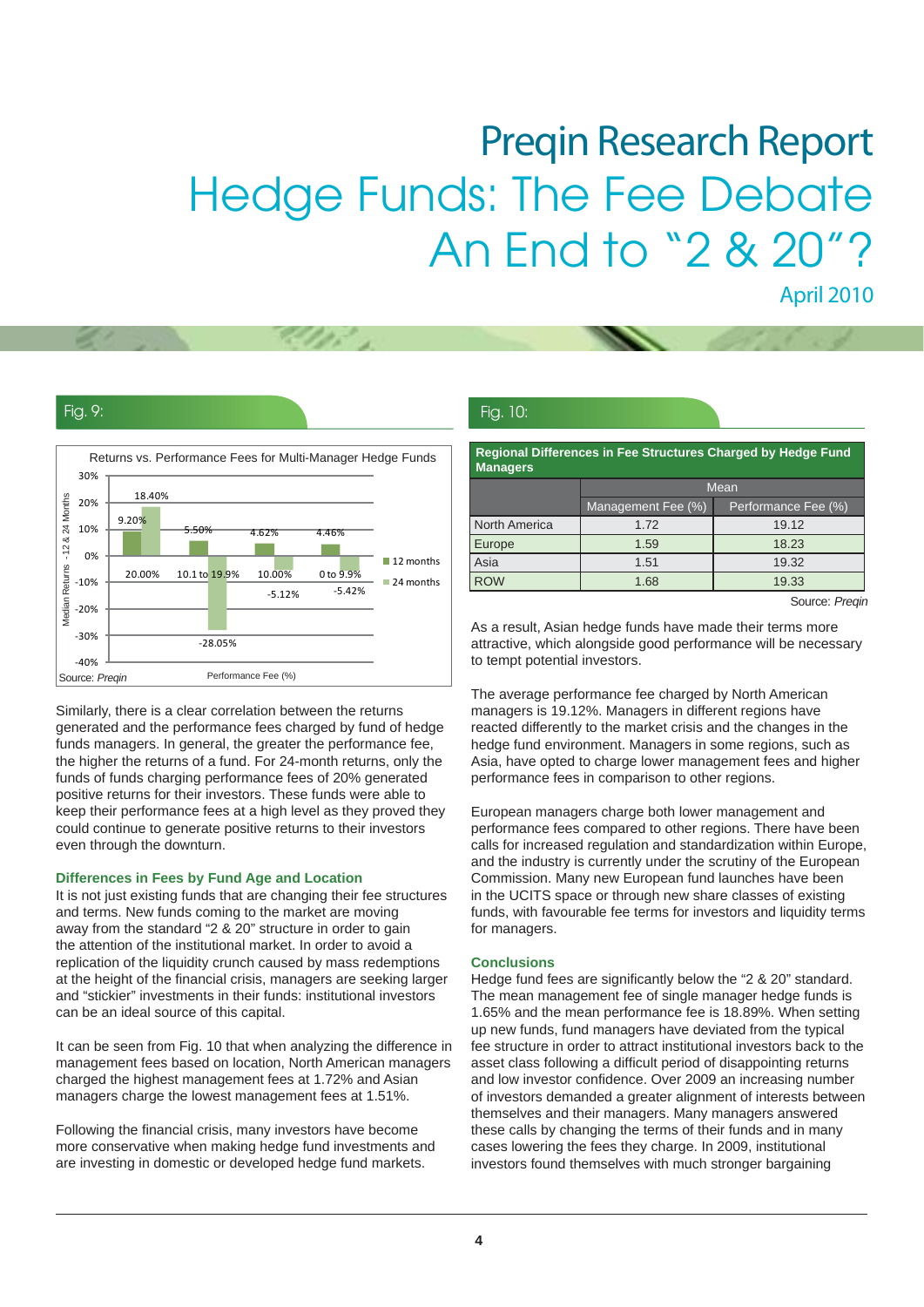April 2010

power than when the hedge fund industry was booming. Prior to the market crisis, fee structures were not questioned and investors were willing to pay more in order to access top-tier funds. However, in the current climate it is vital that managers are flexible with their fees in order to attract more sceptical and increasingly demanding investors.

In order to meet such investor demands, hedge fund managers are introducing new share classes of their funds with lower fees and longer lock-up periods. By limiting the liquidity of the fund, the managers are guaranteed a stable source of capital and in return investors pay lower fees. So if investors are prepared to be flexible with their requirements, many managers will reciprocate with lower fees.

The results of our returns versus performance comparison demonstrated that the funds that were earning the highest performance incentives generated the largest and most consistent returns for their investors. Performance fees have not declined as much from the standard as management fees, which demonstrates that investors are not willing to compromise returns in favour of cost.